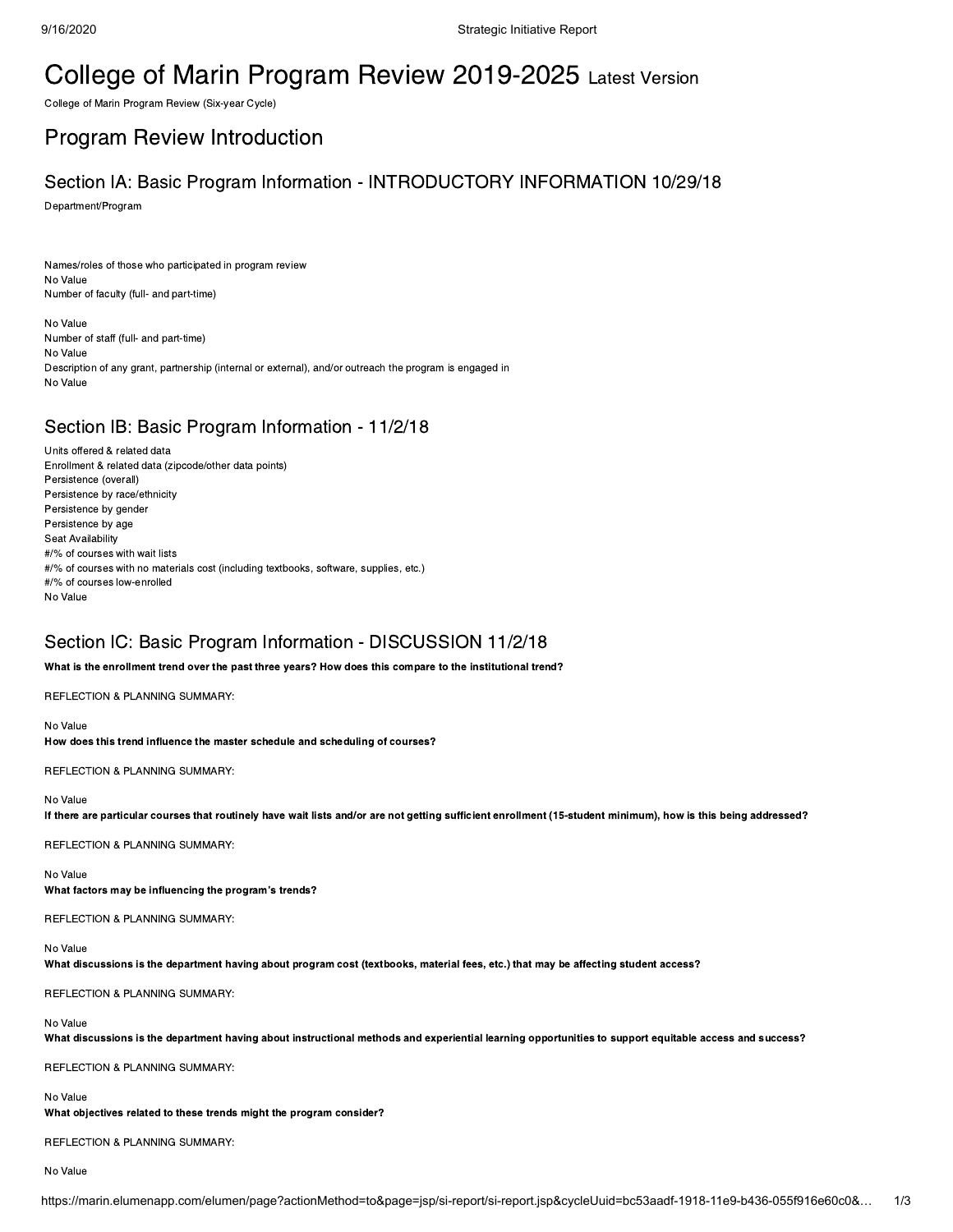9/16/2020 Strategic Initiative Report

What activities have been designed to achieve the objectives?

REFLECTION & PLANNING SUMMARY:

No Value

What professional development would be most helpful to achieve the objectives?

REFLECTION & PLANNING SUMMARY: No Value

## Section IIA: Student Success Trends - COMPLETION DATA BY ETHNICITY 11/2/18

Course completion rates, including by DE vs. in-person, and by student group (ethnicity, gender, age).

Course success rates (institution-set rate is 70%), including by DE vs. in-person, and by student group (ethnicity, gender, age) No Value

## Section IIB: Student Success Trends - DISCUSSION 11/2/18

Are course completion rates at or above the institutional average? Discuss to what this can be attributed and summarize any efforts underway or being considered.

REFLECTION & PLANNING SUMMARY:

### No Value

If the course success rates for any group of students is above that of the institution (70%), discuss to what this success can be attributed and summarize any particularly effective activities.

REFLECTION & PLANNING SUMMARY:

No Value

If the course success rates for any group of students is below that of the institution (70%), discuss objectives aimed at addressing this.

REFLECTION & PLANNING SUMMARY:

### No Value

Summarize program efforts to understand and, where necessary, improve course completion and course success rates.

REFLECTION & PLANNING SUMMARY: No Value

What objectives/activities will the program engage in related to improving student completion and success?

REFLECTION & PLANNING SUMMARY:

Strategic Plan objectives, performance indicators, and action steps (pending completion in May, 2018) REFLECTION & PLANNING SUMMARY:

No Value

No Value

## Section IIC: Student Learning Outcomes - ASSESSMENT 10/16/18

If courses have been offered without being assessed, why has this occurred? No Value How do you assess Student Learning Outcomes (SLOs) at the course level? No Value Does meaningful dialogue take place on shaping, evaluating, and assessing program SLOs? Please describe this activity. No Value How has the assessment of and reflection on course-level SLOs data led to course-level changes? No Value How has assessment of and reflection on SLOs contributed to achieving overall goals at the department/program level? What connections can be drawn between course-level SLO assessment and program and/or institutional SLOs? No Value What SLO assessment-related work within the program has been most useful? What work should be highlighted for other areas to learn from? No Value

What objectives/activities will the program engage in related to improving SLO assessment? No Value

## Section IID: CTE/Workforce Programs Only 11/2/18

What are the primary TOPS Codes for your program?

No Value

What is the regional three-year projected occupational growth for your program? Include regional supply and demand. No Value

What are the top four occupations and the median salaries for the region for certificate and AS degrees completion?